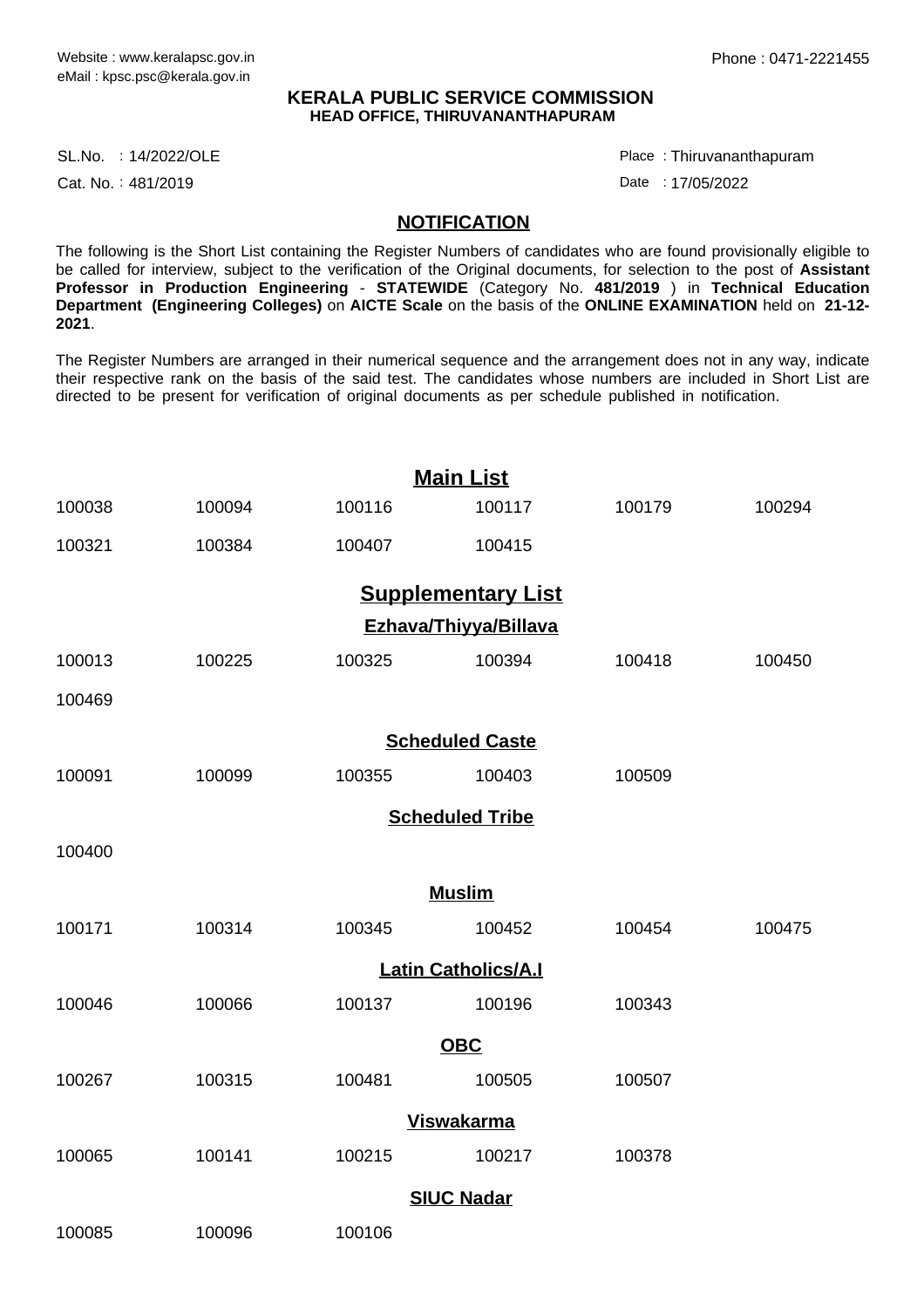# **Scheduled Caste Converts to Christianity**

Nil

**Dheevara**

100451

## **Hindu Nadar**

100054 100103

# **List of Differently Abled Candidates for 3% Reservation Low Vision**

100310 **DA-LV**

## **Hearing Impairment**

100493 **DA-HI**

# **Locomotor Disability / Cerebral Palsy**

Nil